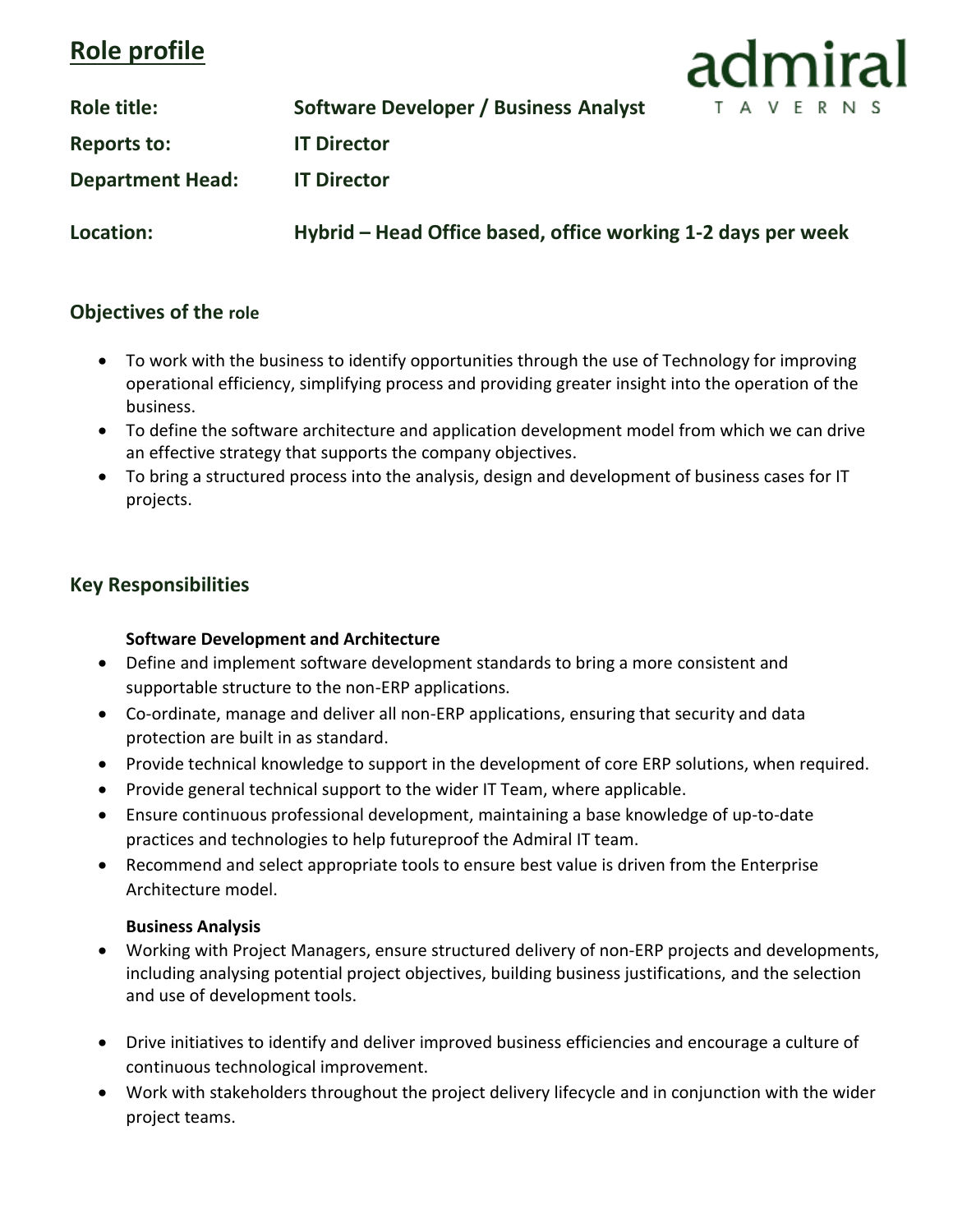• Support all business units in developing their understanding of the potential benefits of new technology to improve efficiency and visibility of key performance data.

### **Database Management**

- Adopt best-practice principles in key areas of database administration and maintenance.
- Effectively manage and optimize the database estate.
- Work to a best-practice SQL development blueprint to ensure consistency and high-performance of all database objects.
- Develop Database Performance and Monitoring suite/dashboard to identify in real-time key areas of improvement across the database estate.
- Ensure appropriate levels of backup and security are in place to prevent loss of data in the event of a systems outage or cyber attack.

# **Skills and Experience**

- Technical knowledge of Microsoft SQL, and Microsoft .Net tools, combined with the ability to analyse and specify business requirements for project work.
- Ability to learn and work with new technology from mobile apps to ERP solutions.
- Experience of working in a commercial environment, in Retail, Leisure or Hospitality industries would be ideal but not essential.
- Great organisational skills and ability to prioritise and work to tight timescales.
- Excellent communication and interpersonal skills and an ability to communicate to all levels within the business. A proven ability to motivate people to work together toward a common goal. A relationship approach.
- An ability to consider the big picture and consider affected stakeholders and involve/support them as required.
- High degree of accuracy and attention to detail.

# **Working Arrangements:**

This is a hybrid role which is Head office based. The expectation is that the person within this role works from the office at least 1-2 day per week depending on business requirements but this may be flexible.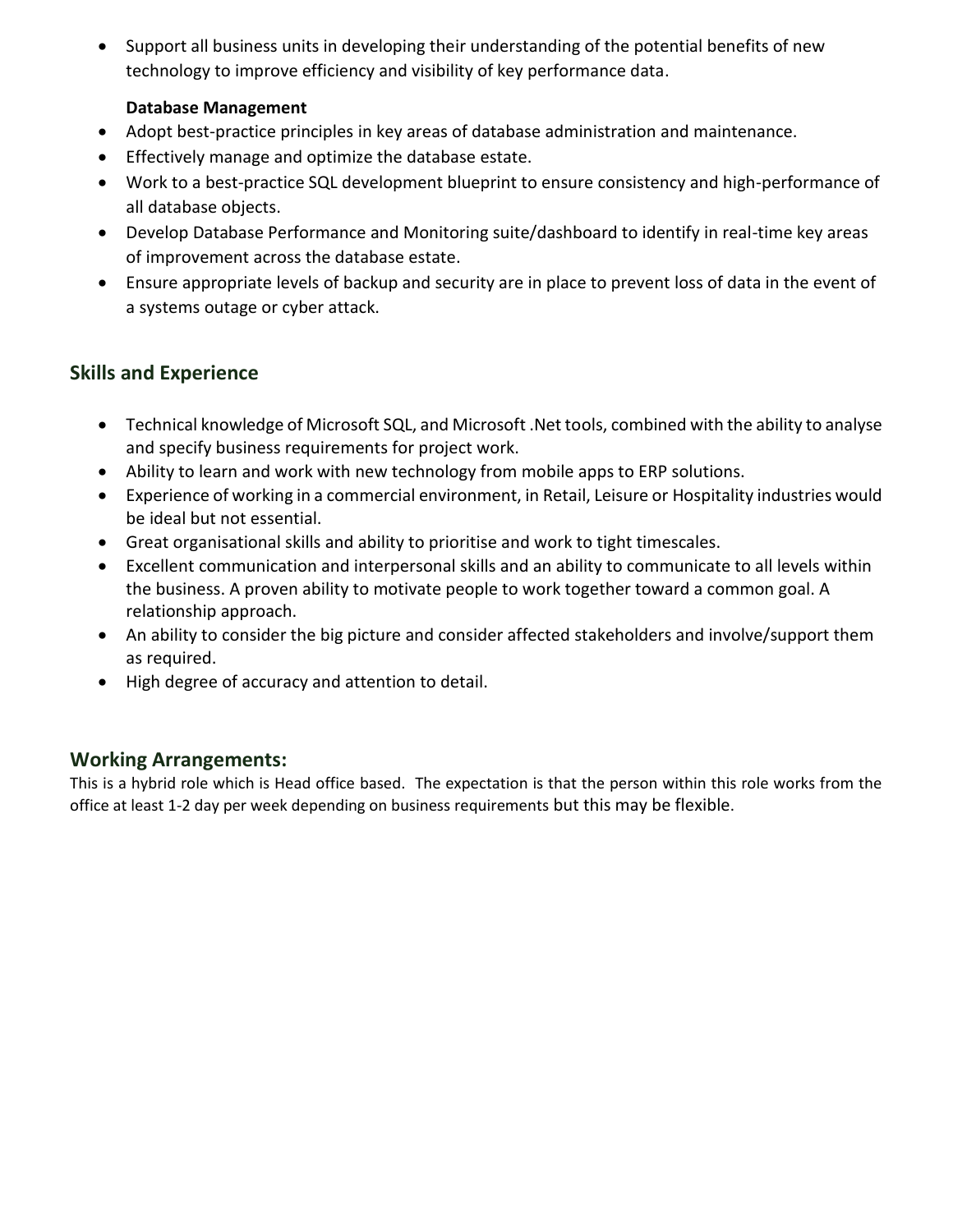#### **Admiral Taverns Values and Behaviours**

Core to the Group's ongoing success is the strength of our team. We are incredibly proud of the culture we have developed across our business. Our team are passionate, hardworking, dedicated and ambitious. Our team developed the company values themselves which means that we live these through to the core of our business. Everything we do as an organisation revolves around supporting and enabling our licensees to make their business the very best it can be.



- 2. Positive attitude 3. Passion to succeed
- 4. Collective accountability
- 5. Mutual trust

1. Clarity for all

6. Achieve together

#### **Behaviours**

**Behaviours**

- 1. Show empathy
- 2. Listen and understand
- 3. Support, guide, develop
- 4. Communicate clearly
- 5. Recognise and appreciate
- 6. Respect each other

#### **Behaviours**

- 1. Don't fear failure
- 2. Make impossible possible
- 3. Innovate and motivate
- 4. Remove barriers
- 5. Aim higher
- 6. Make a difference